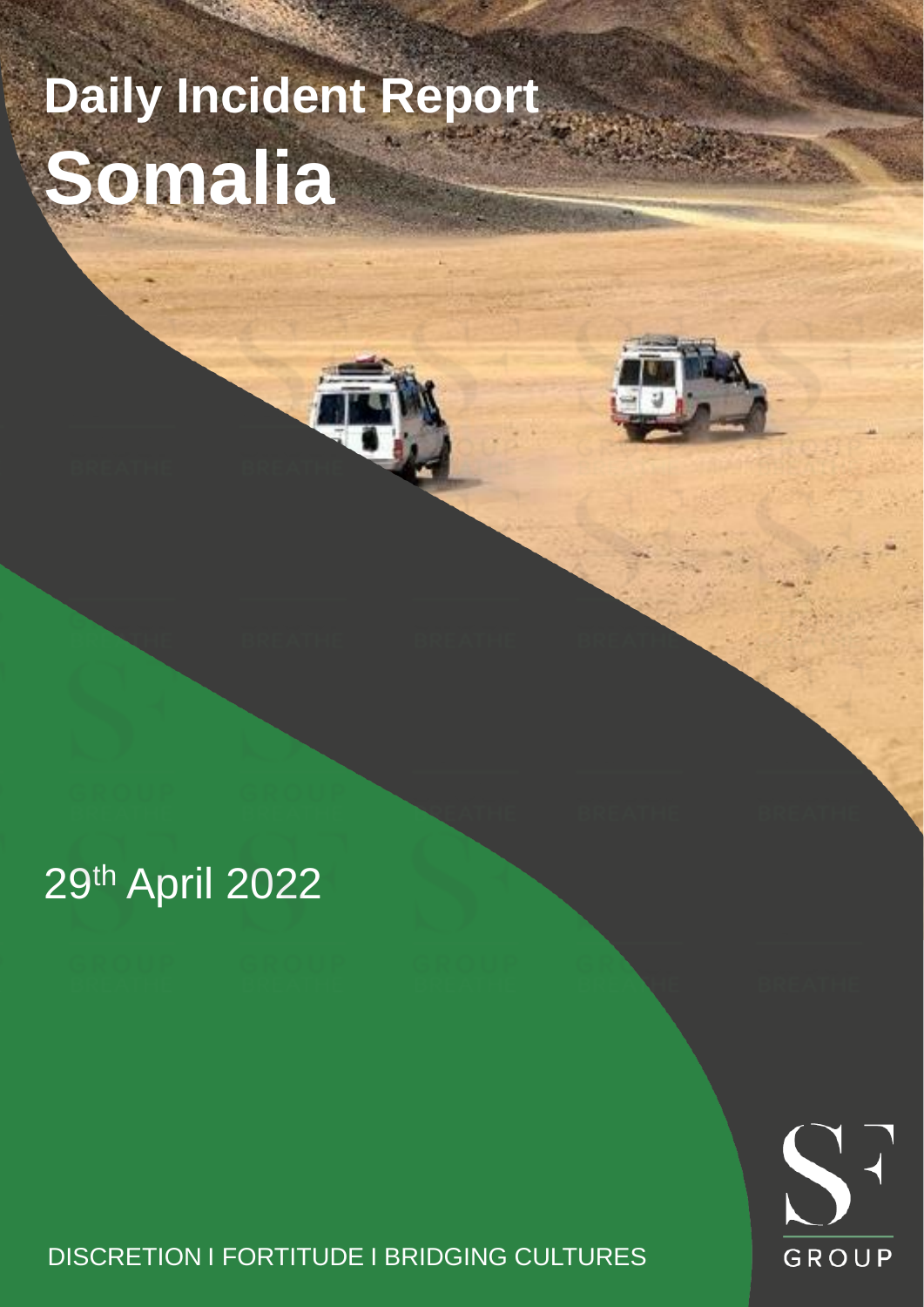

#### **Mogadishu**

1 – 29th April, IED, Bula-Hubey, Wadajir District – A suspected roadside improvised explosive device (IED) detonated in the Bula-Hubey, Wadajir District, Mogadishu, Banadiir Region, injuring a nearby tuk-tuk driver. The device had reportedly targeted the vehicle of a local district official, who escaped unharmed, according to local reports.

2 - 28<sup>th</sup> April, Shooting, Talex, Hodan District - Unidentified gunmen shot dead a Somali Police Force (SPF) officer, identified as Osman Salad Dahir, in the Talex area of Hodan District, Mogadishu, Banadiir Region. The assailants immediately fled the scene following the incident.

#### **Elsewhere**

3 - 28<sup>th</sup> April, Government Security Response, Horbati, Gedo Region - Two al Shabaab militants were reportedly captured by Kenya Defense Forces (KDF) soldiers in the area of Horbati, near Bura Hache, Gedo Region. Several weapons including AK-47 rifles were seized from the militants, who were reportedly intending to cross into Mandera County, Kenya, to carry out attacks.